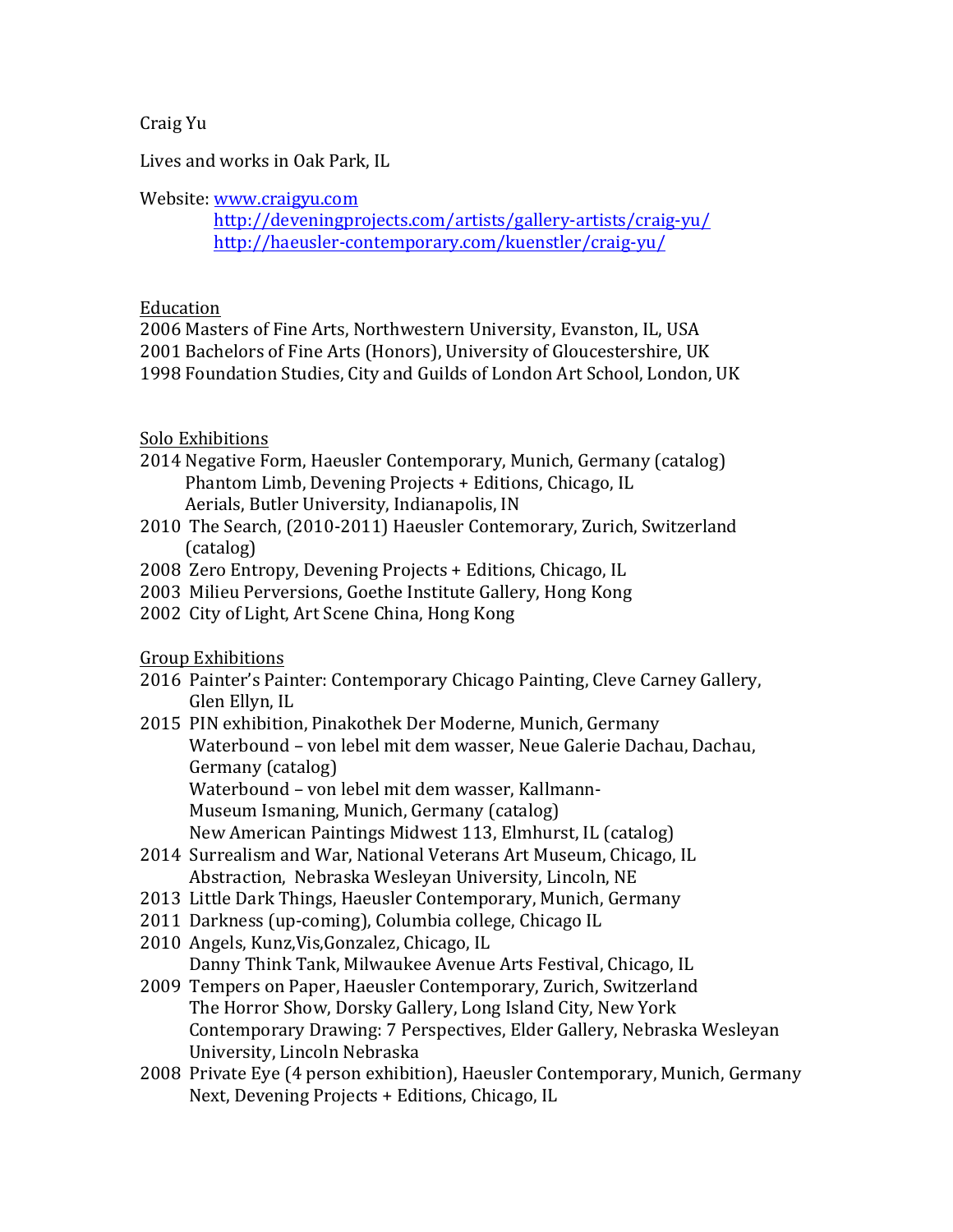Paper Love, Devening Projects + Editions, Chicago, IL Natonal Juried Competition: Works of Art on Paper, Juried by Charlotta Kotic (Brooklyn Museum of Art), LBIF, New Jersey The Horror Show, Chicago City Arts Gallery, Chicago, IL

- 2007 Drawing Invitational with the Pierogi Flat Files, Kent State University, Ohio I heart America and America Hearts Me, Old Gold Gallery, Chicago, IL Preview Exhibition, Devening Projects + Editions, Chicago, IL
- 2006 22<sup>nd</sup> International Arts Festival, Sarajevo, Bosnia Drawing NO Conclusions: A Survey of Contemporary Drawing, Urban Institute for Contemporary Arts, Grand Rapids, MI Salad Days, Rowland Contemporary, Chicago, IL Distances, Contemporary Art Workshop, Chicago, IL Art Chicago, Devening Projects + Editions, Chicago, IL MFA Thesis Exhibiton, Block Museum, Evanston, IL
- 2005 Lineage, New Jersey space, Chicago, IL
- 2003 Untitled Group Exhibition, Amnesia Gallery, Hong Kong
- 2002 Hong Kong Art Month, Art Scene China, Hong Kong
- 2001 BFA Exhibition, University of Gloucestershire, Cheltenham, UK
- 2000 Life After Death, Gloucester Docks, Gloucester, UK
- 1998 Untitled Group Exhibition, Camera Club, London, UK

# Awards/Grants/Fellowships

2006 Northwestern University Graduate Fellowship

2005 Mortin Mickenberg/Martin Sosin Graduate Student Fellowship

Bibliography/Publications/Reviews

2014 PIN, Pinakethek Der Moderne (catalog)

Waterbound - von lebel mit dem wasser (catalog) New American Paintings #113, Juror: Stacey Boris, The Open Studio Press Surrealism and War, Newcity kunstblog-muenchen.de/subCRAIG-YU.html

Featured artists, Artnet Deutschland 9/18/14

Phantom Limb, http://chicagoartworld.blogspot.com/2014/01/2014-craig-yu-

# devening-projects.html

- 2010 The Search, exhibition catalog, Hausler Contemporary (catalog)
- 2009 "The Horror Show" at the Dorsky Gallery, New York Sterioscopic Society The Big Draw at NWU, The Lincoln Journal Star
- 2008 The Horror Show, Exhibition Catalog
- 2003 In and Out of Context, South China Morning Post

Collections

Staatliche Graphische Sammlung, Pinakothek Der Moderne, Munich, Germany

- Soho House Chicago
- University of Gloucsetershire

Various private collections in Europe, Asia and the United States